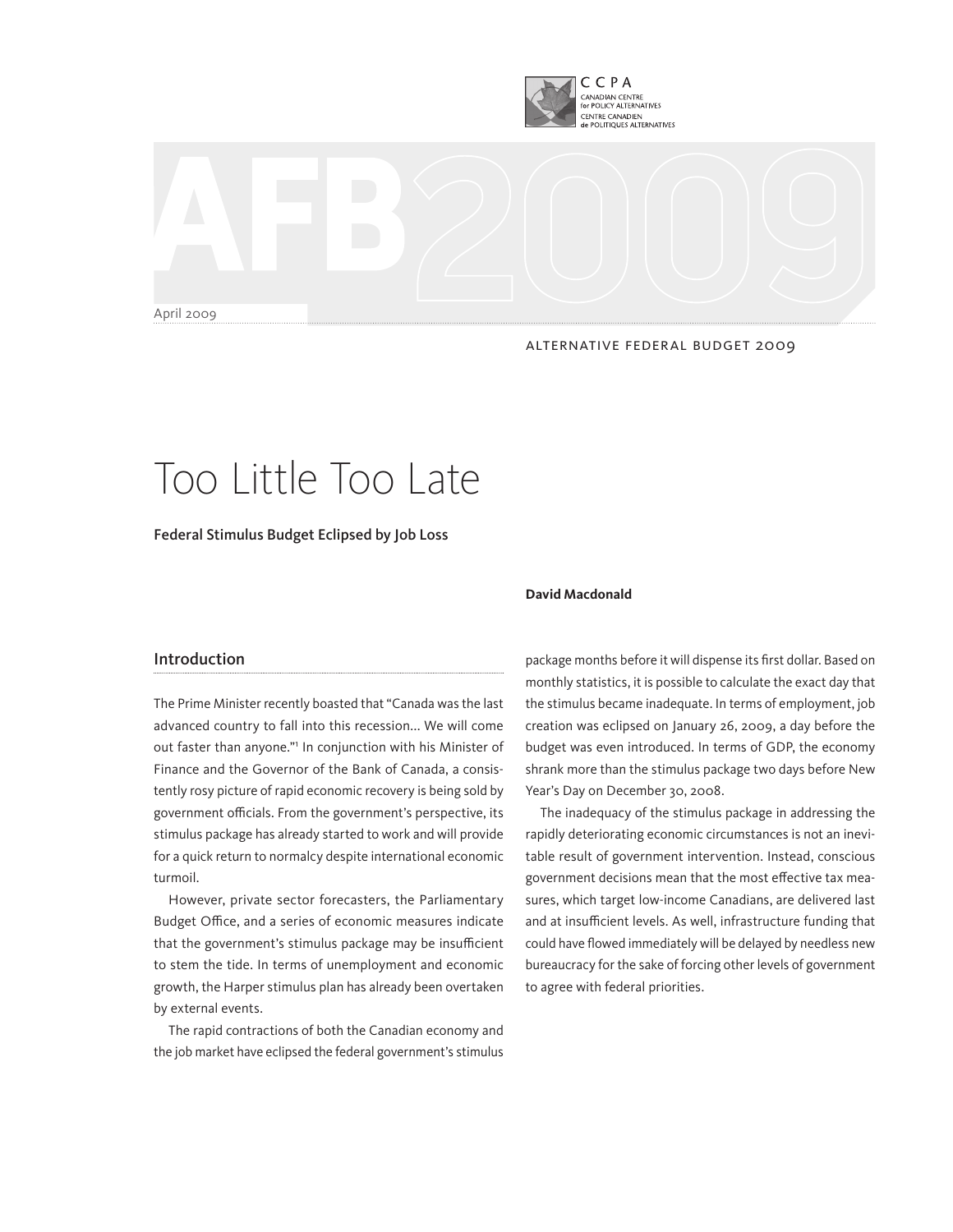## Unemployment

Many of the statistical indicators that measure the depth of the storm hitting the Canadian economy take months to update. The extent of what happened starting in October of last year is only now beginning to materialize.

Unemployment is often the best early warning signal that something is fundamentally wrong with the economy. The once pessimistic prediction of massive unemployment has now become mainstream. Officially, Canada has lost 296,000 jobs since October 2008. In terms of raw numbers, Canadians have never seen this level of job loss before.

However, the situation is actually much worse. There are several ways of calculating the unemployment rate, and they all hinge on who is counted as "unemployed." For instance, Statistics Canada does not count those who have given up looking for a job as being among the "unemployed." If a broader measure is used, unemployment in Canada was 11.7% in February 2009. Although this figure is not seasonally adjusted, it still reflects a significant increase from 8.9% where it stood in February of last year.<sup>2</sup>

The unprecedented rise in the number of unemployed Canadians pushed many into the financial abyss. With Canadians at historically high debt levels, the loss of a job can quickly degenerate into credit difficulties and bankruptcy. By December 2008, personal bankruptcies exploded, increasing more than 50% since December 2007. Canadian consumers forced to renegotiate credit terms increased in line with bankruptcies—up more than 40% since December 2007. Personal bankruptcies now sit at the highest level in Canadian history. Not surprising, given that total family debt increased by 71% since 1990, growing six times more than incomes<sup>3</sup>. If previous recessions are any guide, bankruptcies may double from their current 91,000 a year to over 180,000 a year.

#### Employment Stimulus

The federal government's stimulus Budget was supposed to prevent such a freefall. The government itself estimated that the federal stimulus package would create 189,000 jobs, though the assumptions underlying this figure are questionable. As Parliamentary Budget Officer Kevin Page noted, the government's estimates of stimulus effectiveness are maximum figures and will likely be 20% lower.4 The PBO also notes that the "net" budget may create as few as 60,000 jobs in 2009, half of the government's estimated number for this year.5

Those estimates are based on provincial and municipal governments matching funding for more than three-quarters of all infrastructure projects. In order to participate, the other levels of governments have to agree to federal government conditions and come to a consensus on which projects should be jointly funded. Each additional step will guarantee that infrastructure funding, the key job creation measure, will take longer to flow and may prevent the full budgeted amounts from being spent.

Without matching funding, the PBO estimates that federal job creation would drop to only 40,000 in 2009, compared to the government's projected figure of 119,000 jobs this year.<sup>6</sup> The net stimulus spending that the federal government is claiming credit for would be 45% smaller without provincial matching funds.

Despite these serious shortcomings in the government's job creation estimates, let us assume, for the sake of argument, that they will materialize.

By October 2008, it was becoming clear that Canada's economic situation was rapidly deteriorating. The S&P TSX had declined by more than 30% in a matter of weeks, the Canadian dollar had dropped from near parity with the U.S. to under 80 cents, oil and other commodity prices were falling rapidly, and budget watchers were predicting government deficits. The international discussions concerning stimulus packages had already begun. The federal government at that point had waved off economic concerns, with Stephen Harper going so far as to claim, during the federal election in October, that if Canadians re-elected a Conservative government, there would be no recession in Canada and no stimulus package would be needed.

It is clear now that October 2008 marked a high point for employment from which Canada has since plummeted.

Since the crisis started over five months ago, 296,000 Canadians have lost their jobs. However, the government's stimulus package, by its own estimation, will only create a maximum of 189,000 jobs. By tracking when job losses occurred, it is possible to estimate the exact day when 189,000 jobs were lost, beginning from October 2008.

Ironically, the day that Canada's job losses eclipsed the government's stimulus plan was January 26, 2009, or the day before the stimulus Budget was introduced.

The number of jobs the stimulus plan promised to create was already too little too late even before it was introduced. The stimulus package was eclipsed two months before it passed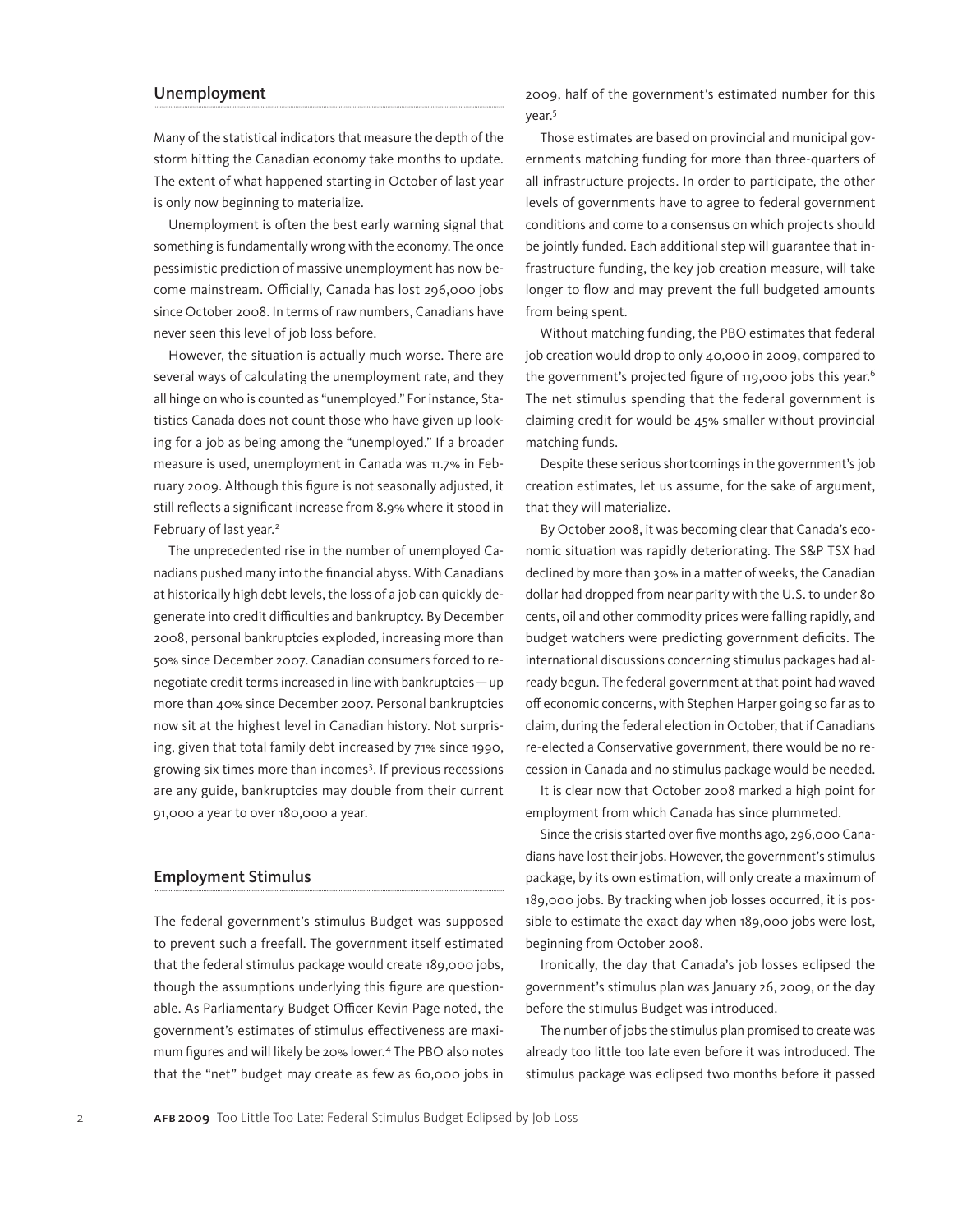| TABLE 1 Employed (Seasonally adjusted)       |                          |                             |
|----------------------------------------------|--------------------------|-----------------------------|
| Month                                        | Canadians Employed (000) | Cumulative Job losses (000) |
| October 2008                                 | 17,195                   |                             |
| November 2008                                | 17,131                   | 64                          |
| December 2008                                | 17,111                   | 84                          |
| January 2009                                 | 16,982                   | 213                         |
| February 2009                                | ربر<br>16,899            | 296                         |
| SOURCE Statistics Canada Labour Force Survey |                          |                             |

**Table 1** Employed (Seasonally adjusted)

Parliament and a full half-year before the majority of those jobs could be created through infrastructure projects in the summer of 2009.

Prime Minister Harper's decision to delay a stimulus plan cost Canada dearly. The jobs created by the government plan—still just a hypothesis awaiting implementation some time this year—amount to only 56% of all the jobs lost to date.

#### Stimulus Timing

The government's recently released "Canada's Economic Action Plan: A First Report to Canadians" detailed the expected start dates of its various stimulus measures. As the government's 2009–10 fiscal year begins April 1, 2009, it stands to reason that the government expects almost all of its measures to begin within a month or two of that date. But that may be wishful thinking.

The Home Renovation Tax Credit, for instance, worth \$3 billion for Canadians who have the means to build a cedar deck on their cottage, flowed almost immediately following the introduction of Budget 2009. Such expedited funding shows how quickly funding can flow when government commitment exists.

In contrast, the hardest hit Canadians will have to wait longer than usual to see their benefit. The Working Income Tax Benefit (WITB), the only tax measure for those making less than \$25,000, does not get the same retroactive treatment as the home renovation tax credit for Canada's cottage owners. Instead, the working poor will not be able to claim any additional support until early 2010, when they file their 2009 tax returns. As stimulus, it will be too little too late.

Changes in the Canada Child Tax Benefit and National Child Benefit supplement also do not receive expedited treatment. They will not be implemented in April when almost all other tax measures begin to be funded. Instead, those who live close

to the poverty line and have children will have to wait until summer to receive their additional benefits.

The hardest hit in Canada are the first to face unemployment and sometimes bankruptcy, but they are the last to receive benefits from the government's changes to the tax system.

Income transfers to low-income Canadians are also the most effective way to stimulate the economy through the tax system, based on Budget 2009's own estimates.7 Low-income transfers are more than twice as effective as corporate or broad-based personal tax cuts. Yet the federal government is quickly implementing broad-based tax cuts that are least effective and procrastinating on those measures, like WITB, that have the largest stimulative effect on the economy.

It is generally agreed that hard and soft infrastructure spending is the engine of job creation. While taking longer to implement, spending on infrastructure dwarfs income transfers in its ability to expand GDP and create jobs.

Unfortunately, a similar backwards trend can be observed in infrastructure spending. Instead of being a top priority, more than half of the infrastructure spending will not flow until the summer or, in several cases, until the fall.

With the exception of the Federal Aviation Security funding, all of the other infrastructure projects in Table 2 are required to have matching funding from another partner, whether they be provincial, municipal, private sector, or community organizations. All of the estimated timelines are contingent on those co-funding partners agreeing with the federal government on the projects and producing half or sometimes two-thirds of the funds.

These additional requirements for funding can only delay the much needed job creation potential of infrastructure projects.

3 AFB 2009 Too Little Too Late: Federal Stimulus Budget Eclipsed by Job Loss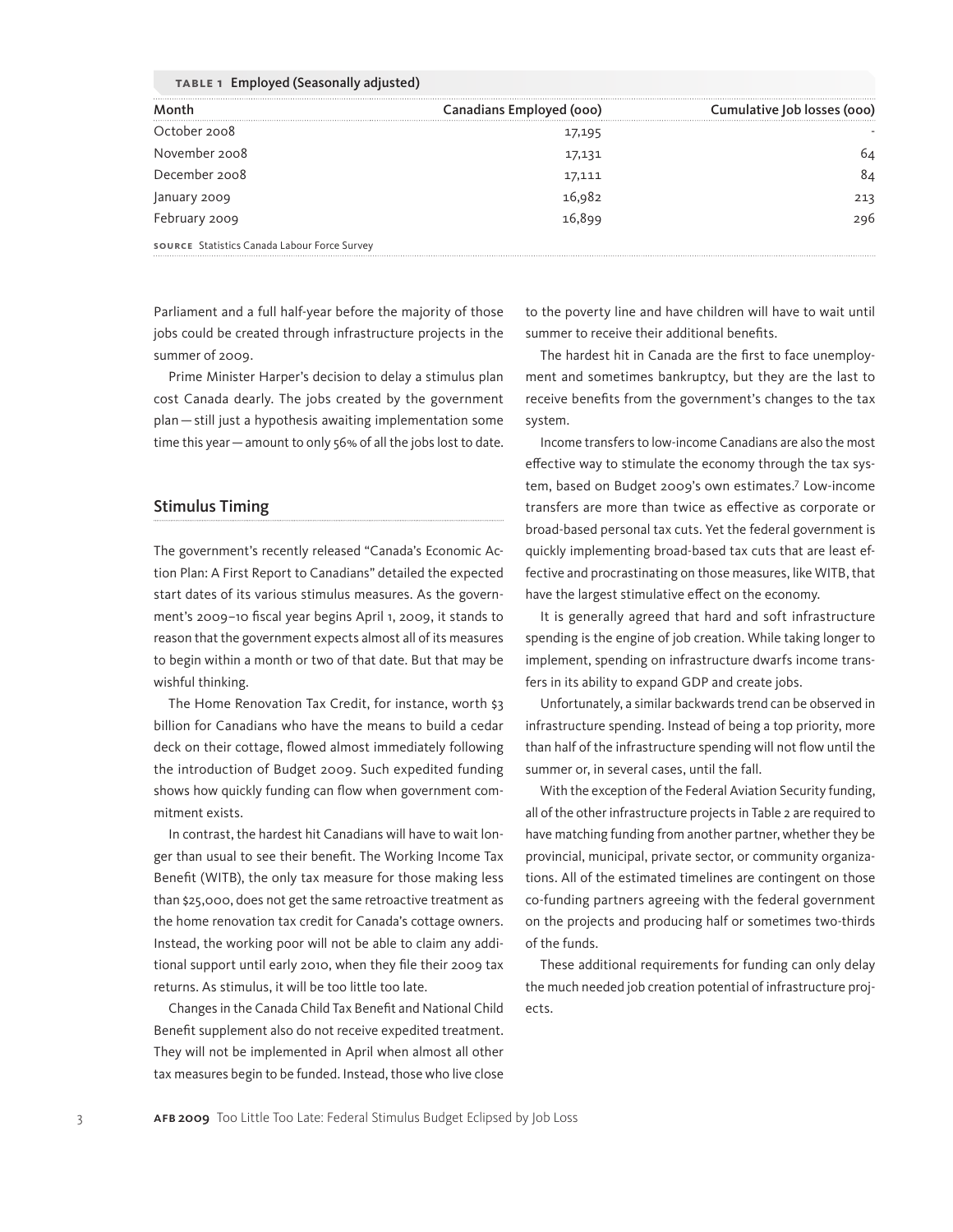| <b>TABLE 2 Stimulus Timing</b>          |               |                              |
|-----------------------------------------|---------------|------------------------------|
| Program                                 | Value (\$mil) | Funding begins to flow       |
| <b>CCTB/NCB Changes</b>                 | 230           | Summer 2009                  |
| Infrastructure Stimulus Fund            | 2,000         | Summer 2009                  |
| Recreation Infrastructure Canada        | 250           | Summer 2009                  |
| Post Secondary Education Infrastructure | 1,000         | Summer 2009                  |
| <b>Federal Aviation Security</b>        | 383           | Summer 2009                  |
| Green Infrastructure Fund               | 200           | Fall 2009                    |
| <b>Community Projects Fund</b>          | 250           | Fall 2009                    |
| <b>WITB</b>                             | 580           | March 2010 (2009 Tax filing) |

**Source** Canada's Economic Action Plan: A First Report To Canadians

|                          | TABLE 3 Canadian Gross Domestic Product (Seasonally adjusted chained 2002 dollars) |                             |
|--------------------------|------------------------------------------------------------------------------------|-----------------------------|
| Month                    | GDP (\$bil chained 2002)                                                           | Cumulative GDP loss (\$bil) |
| October 2008             | 1228                                                                               |                             |
| November 2008            | 1220                                                                               |                             |
| December 2008            | 1208                                                                               | -20                         |
| source Statscan 15-001-X |                                                                                    |                             |

## Stimulating the Economy

Canada's GDP has also been shrinking since October 2008.

The government has pointed out that the fourth quarter GDP contraction was smaller than the comparable American figure. However, the Parliamentary Budget Office has noted that, when all of 2008 is examined, the U.S. GDP growth rate of 1.2% was somewhat higher than Canada's 1.0%.<sup>8</sup>

In addition, the PBO notes that Gross Domestic Income, not Gross Domestic Product, might be a better indicator. The drop in exports, primarily commodities, has hit GDI hard, with an annualized drop of more than 15.4% in the fourth quarter of 2008—much higher than the U.S. decline of only 1.4%.9

The most recent available GDP data from December 2008 reveals a loss of \$20 billion from the size of Canada's economy since the crisis started (see Table 3). The government calculated that its stimulus package would add 1.6% to Canada's real GDP. Despite the difficulties noted previously—this estimate representing a maximum, in that it incorporates significant portions of presumed matching funding and that the PBO discounts it by at least 20%—for the sake of argument, it will be taken at face value.

With the government stimulus providing a 1.6% boost to real GDP, or \$19.7 billion<sup>10</sup>, the economic impact of the stimulus package was exhausted on December 30, 2008.

The economic stimulus is now known to be too little almost a month before it was even introduced in Parliament, and a full seven months before the majority of the job-creating infrastructure funding will begin to flow in the summer of 2009.

#### Conclusion

Many of these stimulus hurdles could have been avoided. They are the result of conscious design, not of inevitable circumstances. For instance, expediting high income earners' tax breaks first, so home renovation takes precedence over helping the hardest hit, was a conscious policy choice.

Infrastructure spending is another example of where conscious government decisions have delayed much-needed job creation dollars. Instead of using pre-existing transfer mechanisms with other levels of government, like the gas tax transfer, the federal government decided to create an entirely new level of bureaucracy. If a province or municipality is too cashstrapped to come up with matching funding, then the federal government will move its infrastructure dollars to a wealthier community that can match funding. This perverse incentive system and needless bureaucracy will only retard the already delayed funding schedule proposed for summer 2009.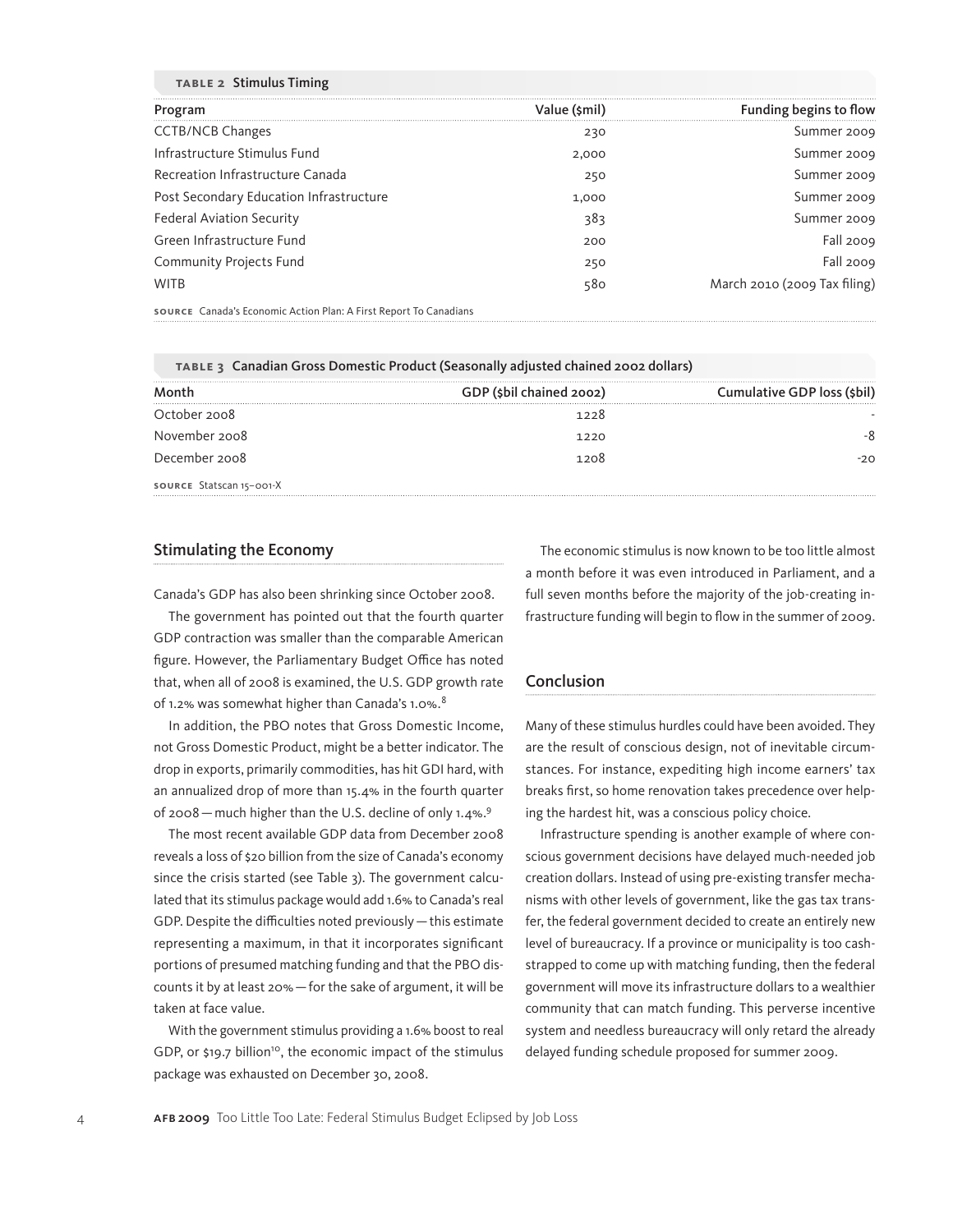|  | TABLE 4 Stimulus Spending Breakdown |  |  |  |
|--|-------------------------------------|--|--|--|
|--|-------------------------------------|--|--|--|

|                          | Budget 2009 (2009-10) | AFB 2009 (2009-10) |
|--------------------------|-----------------------|--------------------|
| Broad Tax cuts           | 5,200                 | $-520$             |
| Targeted Tax Cuts <25K   | 580                   | 8,445              |
| Corporate Taxes          | 586                   | $\circ$            |
| Infrastructure Spending  | 3,782                 | 13,890             |
| Housing                  | 975                   | 2,000              |
| Aboriginal               | 672                   | 1,449              |
| Post-Secondary Education | 1,186                 | 430                |
| Sectoral Funding         | 1,878                 | 2,348              |
| Healthcare               | 500                   | 1,020              |
| El eligibility           | 575                   | 3,381              |
| Training El/non-El       | 1,245                 | 630                |
| Arts & Communications    | $\circ$               | 872                |
| Child Care               | $\circ$               | 2,200              |
| Total                    | $17,179^{11}$         | 36,741             |
| Job Impact               | 140,00012             | 470,000            |

Finally, the size of the federal government's stimulus package is out of proportion to the threat that Canadians are currently facing and have already endured. The stimulus effect on employment was eclipsed a day before the Budget was even introduced, and the effect on the economy was overtaken just before the New Year, several weeks after the Conservatives' failure to introduce a prompt post-election stimulus plan sparked a political crisis and the prorogation of Parliament.

The IMF, OECD, and other international bodies called for all developed nations capable of doing so to initiate stimulus packages amounting to of 2% of their GDP. In Canada, Budget 2009 jumps through a variety of creative hoops in order to appear to reach that figure, but the reality is that the proposed federal stimulus amounts to just 0.7% of GDP in 2009–10. With the shocking increase in unemployment, clearly such a small commitment is inadequate.

However, it is not only the size of the stimulus package that has allowed it to be superseded so quickly. Where the stimulus dollars are spent also matters. The pre-budget debate created a false dichotomy, suggesting there were only two potential alternatives: broad-based tax cuts or hard infrastructure. In fact, there are many more alternatives: tax measures targeted to low-income Canadians, spending on health care, improving social services, etc. Each alternative offers a different impact on the reduction of unemployment, growth of GDP, and implementation timeline.

The government stimulus package focused almost 35% of its stimulus on broad-based tax cuts<sup>13</sup> and tax cuts for corporations. Budget 2009 acknowledges that broad-based personal and corporate tax cuts have the two worst multipliers in terms of job creation and economic growth.14 Spending on infrastructure has twice the impact of broad-based tax cuts. Even the IMF, not known for its progressive views, agrees that tax cuts were not the policy thrust that was needed at this point.

Budget 2009 also significantly underutilizes EI as a means of income transfer to lower-income Canadians. Although large sums are spent on retraining, very little is actually spent on making it easier to qualify for EI—despite strong cross-party support for such a proposal.

The CCPA's 2009 Alternative Federal Budget proposes a 2.3% of GDP stimulus budget that would create 470,000 jobs. At that level, the AFB proposals would have remained ahead of Canada's rapidly rising unemployment rate. The size of the AFB's proposed stimulus package is clearly larger than the 0.7% that Budget 2009 offers. However, the AFB also focuses stimulus dollars where they will be most effective, particularly on measures like real EI reform that help those who have lost their jobs and those whose incomes have dropped. As well, the needless delays that Budget 2009 created on infrastructure funding would have been overcome by the AFB plan, which calls for using pre-existing transfer mechanisms.